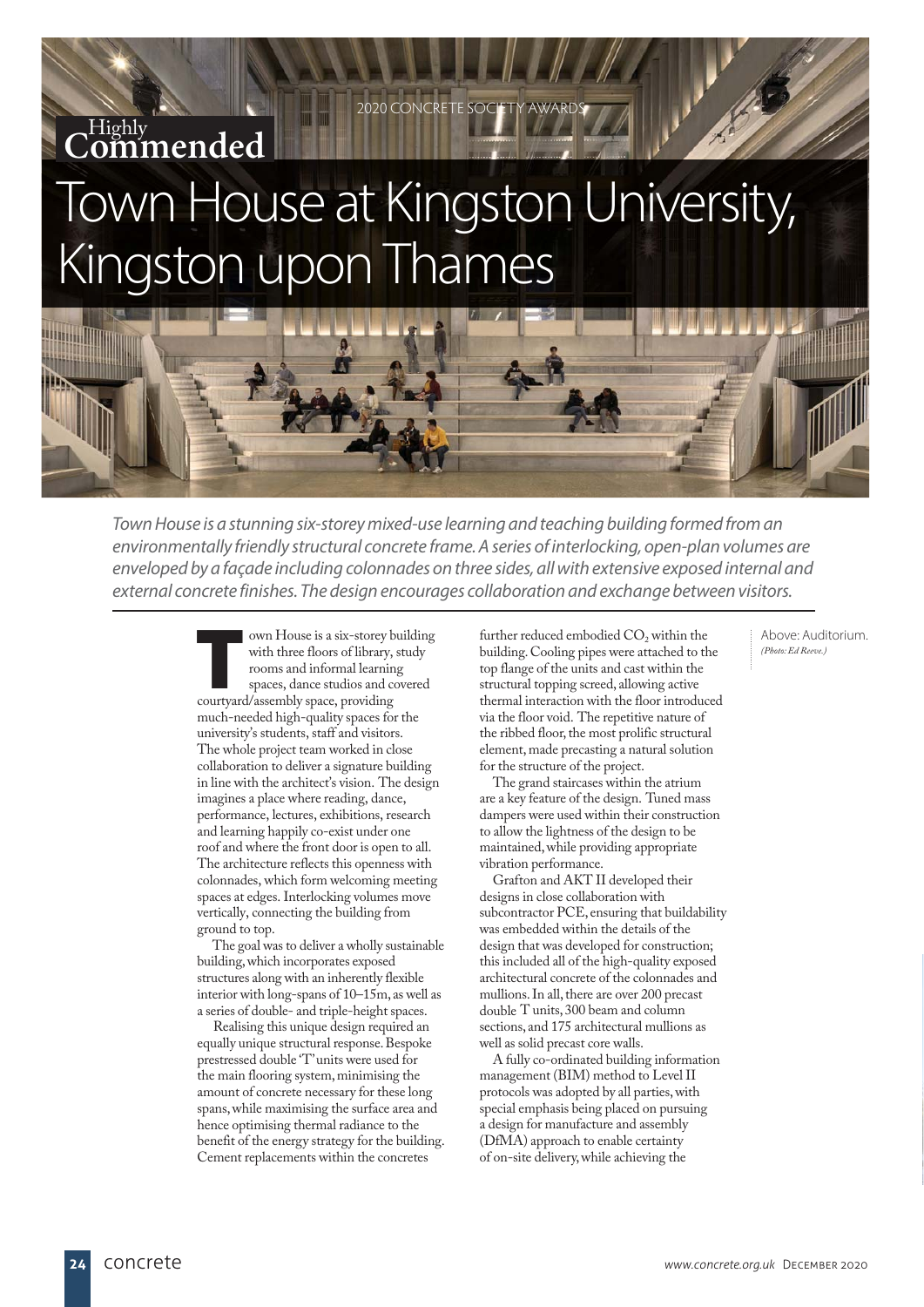architect's vision for concrete excellence.

By manufacturing the majority of the structural frame in precast concrete off-site under quality-controlled factory conditions, with deliveries to site for construction being managed logistically on a 'just in time' basis, not only were the high-quality requirements uniformly maintained during a production process unaffected by climatic conditions but also significant environmental benefits were achieved, including reducing the volume of waste on- and off-site and the overall on-site period.

The project site was constrained by adjacent university buildings, which remained operational during the construction period, the busy Penrhyn Road and an adjacent residential street. By using a hybrid concrete frame approach, primarily a combination of precast and in-situ concrete, delivery vehicle movements were minimised, as was the number of personnel required to construct the building, leading to a reduction in disturbance and noise nuisance for the university and its students and neighbours, a lower construction CO<sub>2</sub> footprint and significantly reduced health and safety risks.

The internal structure is formed from reinforced precast concrete columns, beams, walls, volumetric liftcore modules and stair units, with prestressed precast double-tee and hollowcore flooring units manufactured at three different factories. Over 2500m<sup>3</sup> of concrete was used in these elements, with 36% GGBS content in the reinforced components and 15% in the double-tees, meaning the building registers  $355kgCO<sub>2</sub>e/$ m2 , significantly bettering the LETI 2020 targets for best practice for sub- and superstructure of 390 $kgCO_2e/m^2$ . The use of GGBS at this percentage reduced the amount of Portland cement in the concrete, providing an environmental benefit, assisted with maintaining colour consistency and reducing risk of thermal crazing/cracking in larger sections due to lower hydration temperatures.

Use of the 229 double-tee units – which are generally 3.3m wide and weigh up to 18 tonnes each – also reduced the overall number of visible joints, while their welded edge shear connections minimise differential camber between the individual prestressed units.

### **Lift and stair cores**

The lift and stair cores were constructed using PCE's PreFastCore modular system, providing a safe, fast, and dimensionally accurate solution, while giving stability to the structure.

Over 1300<sub>m<sup>2</sup></sub> of prestressed concrete hollowcore units up to 500mm deep were also used in the structure, supported by composite cast in-situ reinforced concrete/structural steel Deltabeams providing flat soffits to the performance spaces, enabling ease of M&E installation and partitioning where required.

The visually exciting external colonnade structure comprises over 700m<sup>3</sup> of architecturally finished concrete units, nearly 400m3 of which forms the 175 columns, beams and cladding panels cast using a Portland reconstructed stone mix with grit-blast finish to match that on the Surrey County Council offices across the road. The colonnade walkway floor units were cast with a black grit fines mix with a retarded finish to provide an integral anti-slip surface. Colonnade slabs and stairs also included the integrated trace-heating wiring to enable defrosting in winter.

The principle of concealed, embedded services was fundamental in terms of achieving the design aesthetic, with conduit runs, rainwater pipes, drainage channels and gullies, and lightning protection tape all concealed within the concrete structure.

To ensure the desired quality requirements were achieved (including accuracy of fit requirements, enabling the delivered product to be incorporated into the project on a first-lift basis without the need for any modifications or adjustments), PCE implemented enhanced factory production



Lobby. *(Photo: Ed Reeve.)*



Town House, Kingston University – front elevation. *(Photo: Ed Reeve.)*